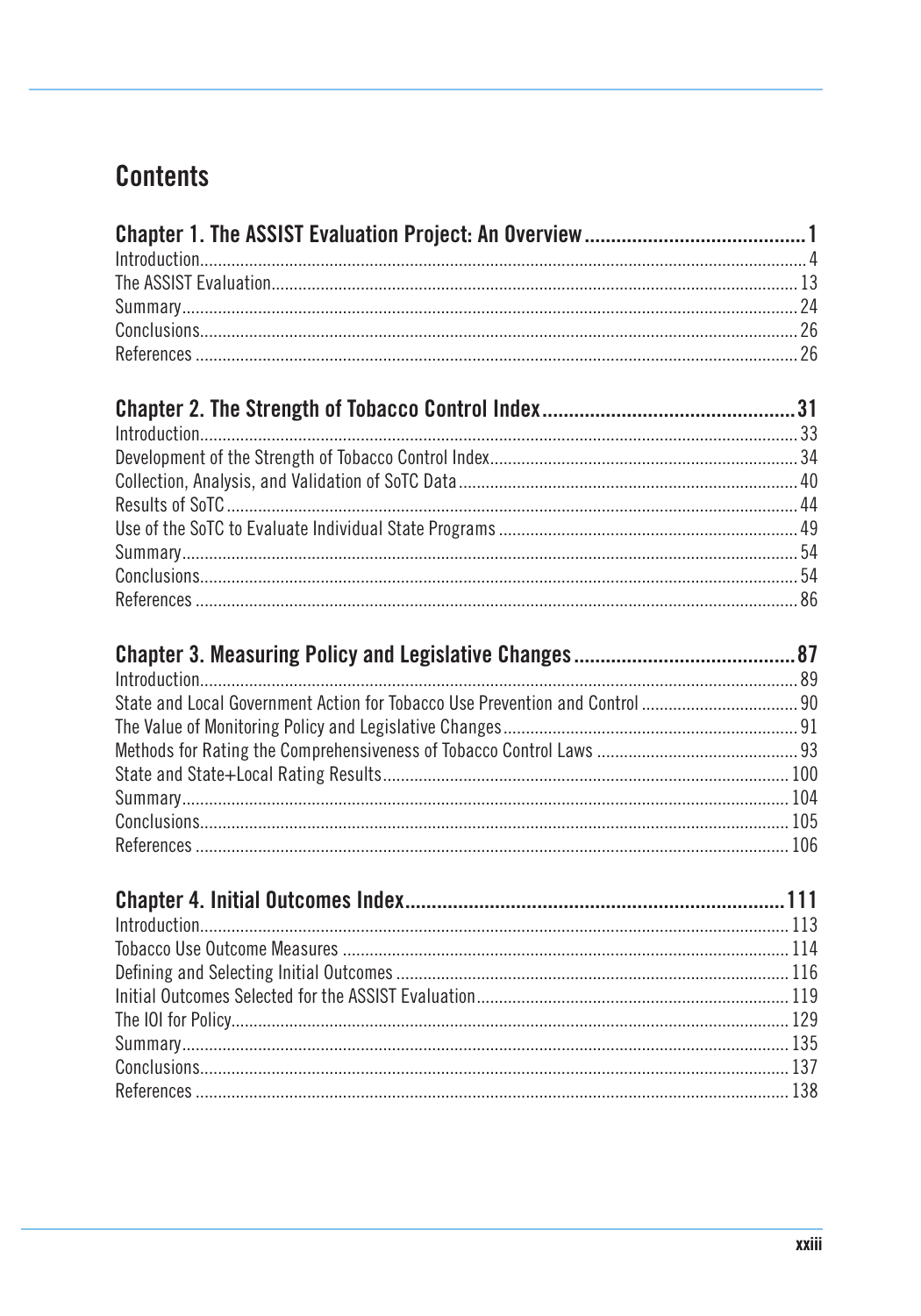### Chapter 5. State Facilitating Conditions and Barriers to Implementation of

| Chapter 6. Measuring the Impact of Tobacco on State Economies 163 |  |
|-------------------------------------------------------------------|--|
|                                                                   |  |
|                                                                   |  |
|                                                                   |  |
|                                                                   |  |
|                                                                   |  |
|                                                                   |  |
|                                                                   |  |
|                                                                   |  |

| Chapter 8. Evaluating Tobacco Industry Tactics as a Counterforce to ASSIST213 |  |
|-------------------------------------------------------------------------------|--|
|                                                                               |  |
|                                                                               |  |
|                                                                               |  |
|                                                                               |  |
|                                                                               |  |
|                                                                               |  |
|                                                                               |  |
|                                                                               |  |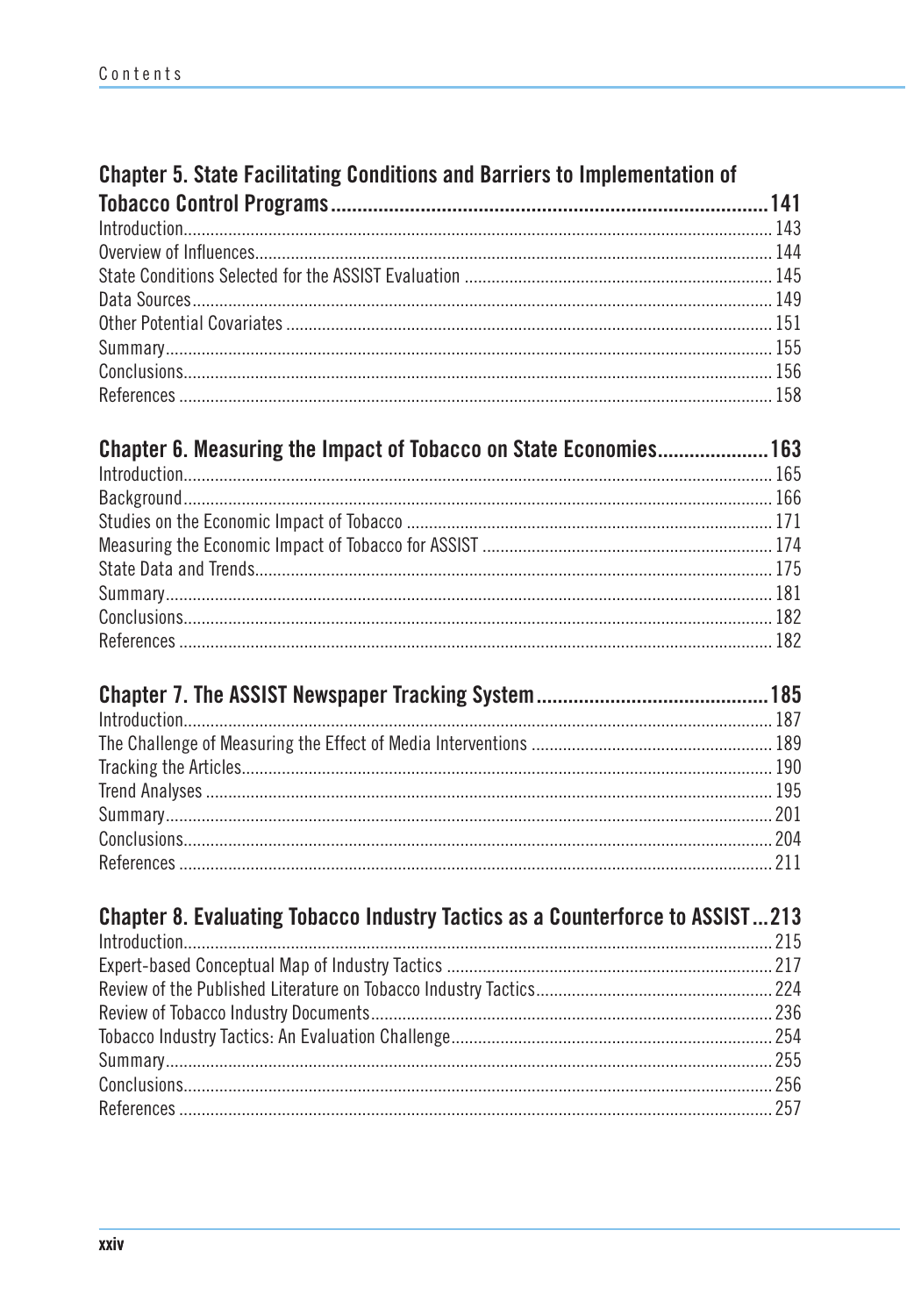#### 

#### **Chapter 11. The ASSIST Evaluation: Contributions to Evaluation of Complex**

| 325 |
|-----|
|     |
|     |
|     |
|     |
|     |
|     |
|     |
|     |
|     |
|     |
|     |

|--|

#### **Case Study**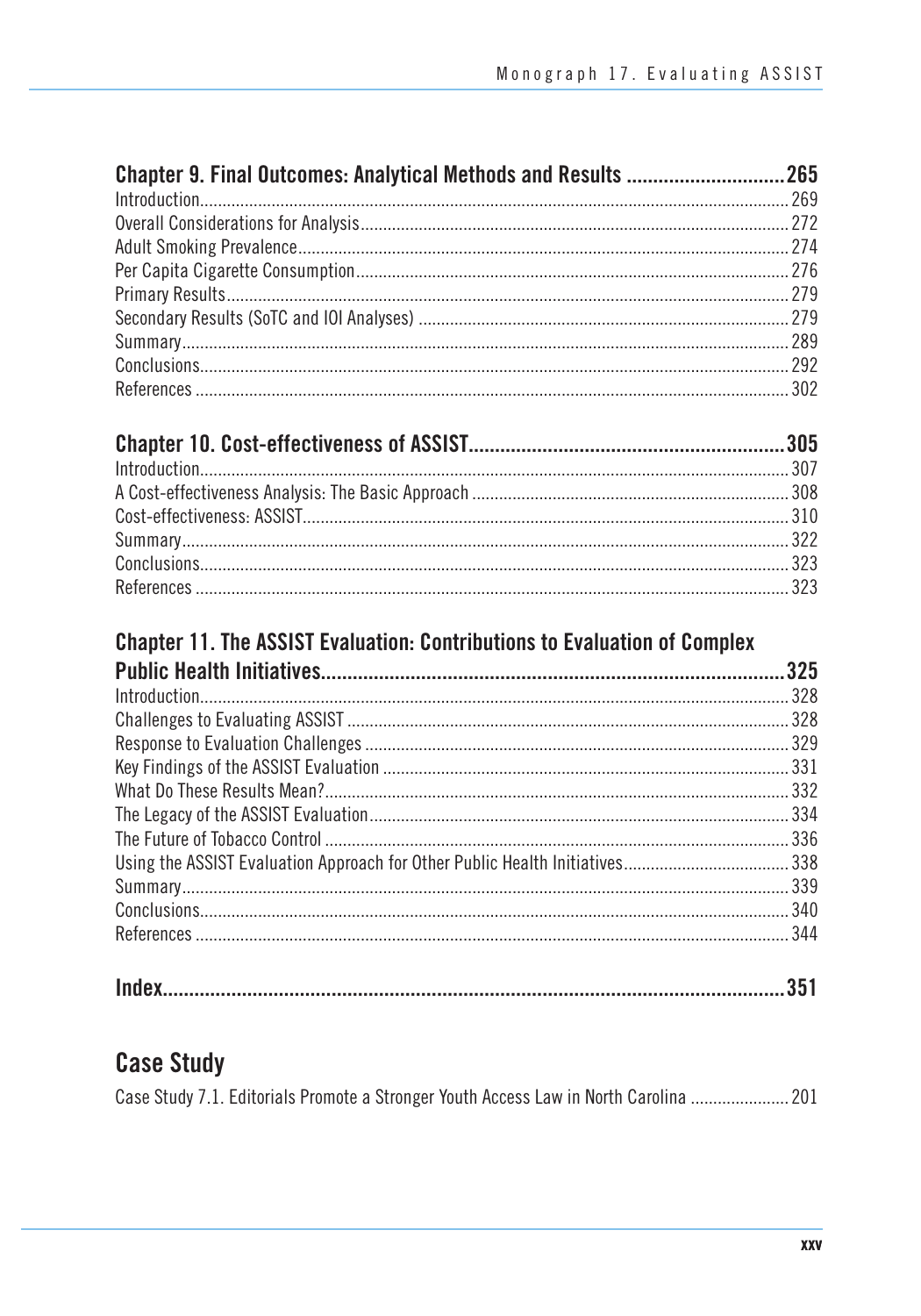### **Tables**

| Table 1.2. Key Constructs and Variables Initially Proposed for the ASSIST Evaluation 19                                                                                                                                                                                                                                                                                                                                                                                                                                                                                                                                               |  |
|---------------------------------------------------------------------------------------------------------------------------------------------------------------------------------------------------------------------------------------------------------------------------------------------------------------------------------------------------------------------------------------------------------------------------------------------------------------------------------------------------------------------------------------------------------------------------------------------------------------------------------------|--|
| Table 2.1. The Constructs, Domains, and Measures of the Strength of Tobacco Control Index  38<br>Table 2.2. Standardized Strength of Tobacco Control Index and Construct Scores,<br>Table 2.4. Correlation of Tobacco Use Prevalence (2000) with SoTC Scores (1999) 48<br>Table 2.E.1. Within-method Correlation Analysis of Domain-level Strength of Tobacco<br>Table 2.E.2. Within-method Correlation Analysis among Three Constructs and Overall<br>Table 2.E.3. Within-method Correlation Analysis among Three Constructs and Overall<br>Table 2.E.4. Amount of Variability Explained by First Three Factor Loadings in Principal |  |
| Table 3.1. Target Criteria Rated with 4 Points for Items in the Youth Access Policy Area  94<br>Table 3.2. Target Criteria Rated with 4 Points for Items in the Clean Indoor Air Policy Area 95<br>Table 3.3. Summary Scores for Youth Access Legislation, All States, 1993–99 100<br>Table 3.4. Summary Scores for State Clean Indoor Air by Preemption Score Adjustment and<br>Table 3.5. State+Local Clean Indoor Air Summary Scores by Year, 1993-98 103<br>Table 3.6. State+Local Summary Scores for Clean Indoor Air for ASSIST and                                                                                             |  |
| Table 4.6. Correlation of Initial Outcomes with Final Outcomes and Change in                                                                                                                                                                                                                                                                                                                                                                                                                                                                                                                                                          |  |
| Table 5.2. Per Capita Funding (\$/Person) for Tobacco Control in Each State, by Year  154<br>Table 6.1. Percentages of Gross State Product from Tobacco Growing and Manufacturing  177                                                                                                                                                                                                                                                                                                                                                                                                                                                |  |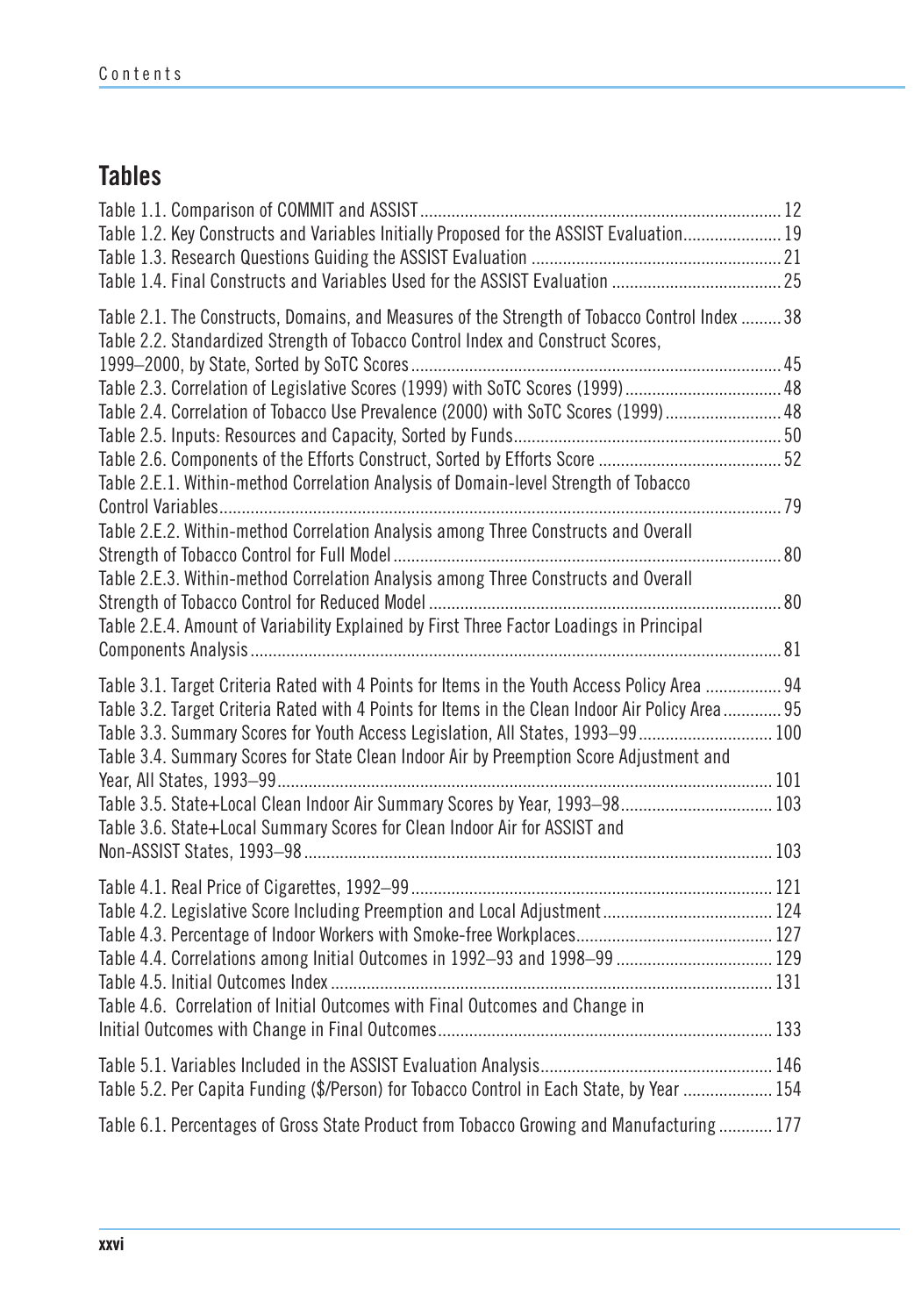| Table 7.4. Average Rate Variables for Each Year Analyzed (District of Columbia Excluded)  199 |     |
|-----------------------------------------------------------------------------------------------|-----|
| Table 8.1. Clusters and Statements in Descending Order, by Average Importance Rating 221      |     |
|                                                                                               |     |
| Table 8.3. Legal and Economic Intimidation and Creating the Illusion of Support  228          |     |
|                                                                                               |     |
|                                                                                               |     |
|                                                                                               |     |
|                                                                                               |     |
|                                                                                               |     |
|                                                                                               |     |
|                                                                                               |     |
|                                                                                               |     |
| Table 9.3. Results of Regression Analysis of Smoking Prevalence for ASSIST Status,            |     |
|                                                                                               | 277 |
| Table 9.4. Adjusted Differences in per Capita Cigarette Consumption between ASSIST and        |     |
|                                                                                               | 281 |
| Table 9.5. IOI Analyses of the Impact of SoTC, as a Main Effect, on IOI and                   |     |
|                                                                                               | 282 |
| Table 9.6. Results from Regression Analysis of Smoking Prevalence for Strength of             |     |
|                                                                                               | 285 |
| Table 9.7. Results from Regression Analysis of Smoking Prevalence for                         |     |
|                                                                                               | 285 |
| Table 9.8. Results from Regression Analysis of per Capita Cigarette Consumption for           |     |
|                                                                                               | 286 |
| Table 9.9. Results from Regression Analysis of per Capita Cigarette Consumption for           |     |
|                                                                                               | 287 |
| Table 9.10. Results from Regression Analysis of Temporal Pattern of per Capita                |     |
|                                                                                               | 288 |
| Table 9.11. Results from Regression Analysis of per Capita Cigarette Consumption for          |     |
|                                                                                               | 288 |
| Table 9.12. Results from Regression Analysis of per Capita Cigarette Consumption for          |     |
| Interactions of Change in Initial Outcomes Index and Its Components with ASSIST Status  289   |     |
|                                                                                               |     |
| Table 10.2. ASSIST per Capita Expenditures (Adult Population, 18 Years Old and Older)  312    |     |
|                                                                                               |     |
|                                                                                               |     |
| Table 10.5. Cost-effectiveness with Various Changes in Women's Prevalence Rates  314          |     |
|                                                                                               |     |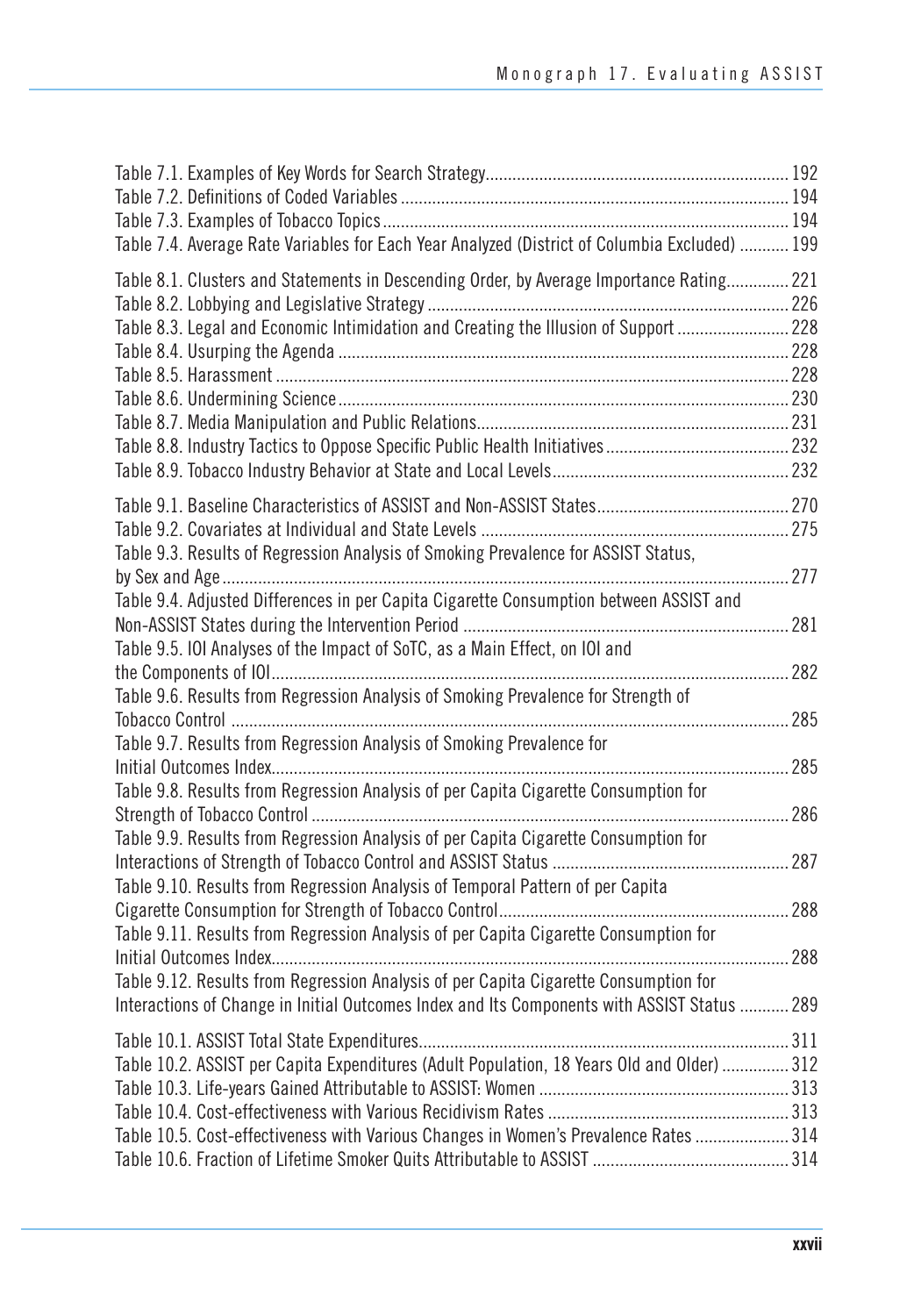# **Figures**

| Figure 1.1. Trends over Time in Tobacco Control Projects and Their Evaluation6                                                                                                                                                                                                                                                                                                                                                                                                                                                                                                                             |  |
|------------------------------------------------------------------------------------------------------------------------------------------------------------------------------------------------------------------------------------------------------------------------------------------------------------------------------------------------------------------------------------------------------------------------------------------------------------------------------------------------------------------------------------------------------------------------------------------------------------|--|
| Figure 2.1. Heuristic Map of Components Proposed for Strength of Tobacco Control Index  37                                                                                                                                                                                                                                                                                                                                                                                                                                                                                                                 |  |
| Figure 3.1. Mean Youth Access Summary Scores by Year and Preemption Status  101<br>Figure 3.2. Mean Clean Indoor Air Summary Scores by Year and Preemption Status 102                                                                                                                                                                                                                                                                                                                                                                                                                                      |  |
| Figure 4.1. Real Price of Cigarettes Versus Adult Smoking Prevalence, 1992-93  122<br>Figure 4.2. Real Price of Cigarettes Versus per Capita Cigarette Consumption 123<br>Figure 4.6. Workplace Smoking Ban Versus per Capita Cigarette Consumption 128<br>Figure 4.8. Initial Outcomes Index Versus per Capita Cigarette Consumption 132<br>Figure 4.9. Change in Initial Outcomes Index Versus Change in Adult Smoking Prevalence 134<br>Figure 4.10. Change in Initial Outcomes Index Versus Change in per Capita<br>Figure 4.11. Trends in per Capita Cigarette Consumption for States in Each Tertile |  |
|                                                                                                                                                                                                                                                                                                                                                                                                                                                                                                                                                                                                            |  |
| Figure 6.2. Tobacco Leaf Production and Cigarette Production, Consumption, and Exports  169<br>Figure 6.3. Tobacco Leaf Production and Exports, and Imports' Share in U.S. Use  169<br>Figure 6.4. Tobacco Farming and Manufacturing as Share of Gross State Product, 2000  176<br>Figure 6.5. Tobacco Farming and Manufacturing as Share of Gross Domestic Product,                                                                                                                                                                                                                                       |  |
| Figure 6.6. Tobacco Farming and Manufacturing as Share of Gross State Product,                                                                                                                                                                                                                                                                                                                                                                                                                                                                                                                             |  |
|                                                                                                                                                                                                                                                                                                                                                                                                                                                                                                                                                                                                            |  |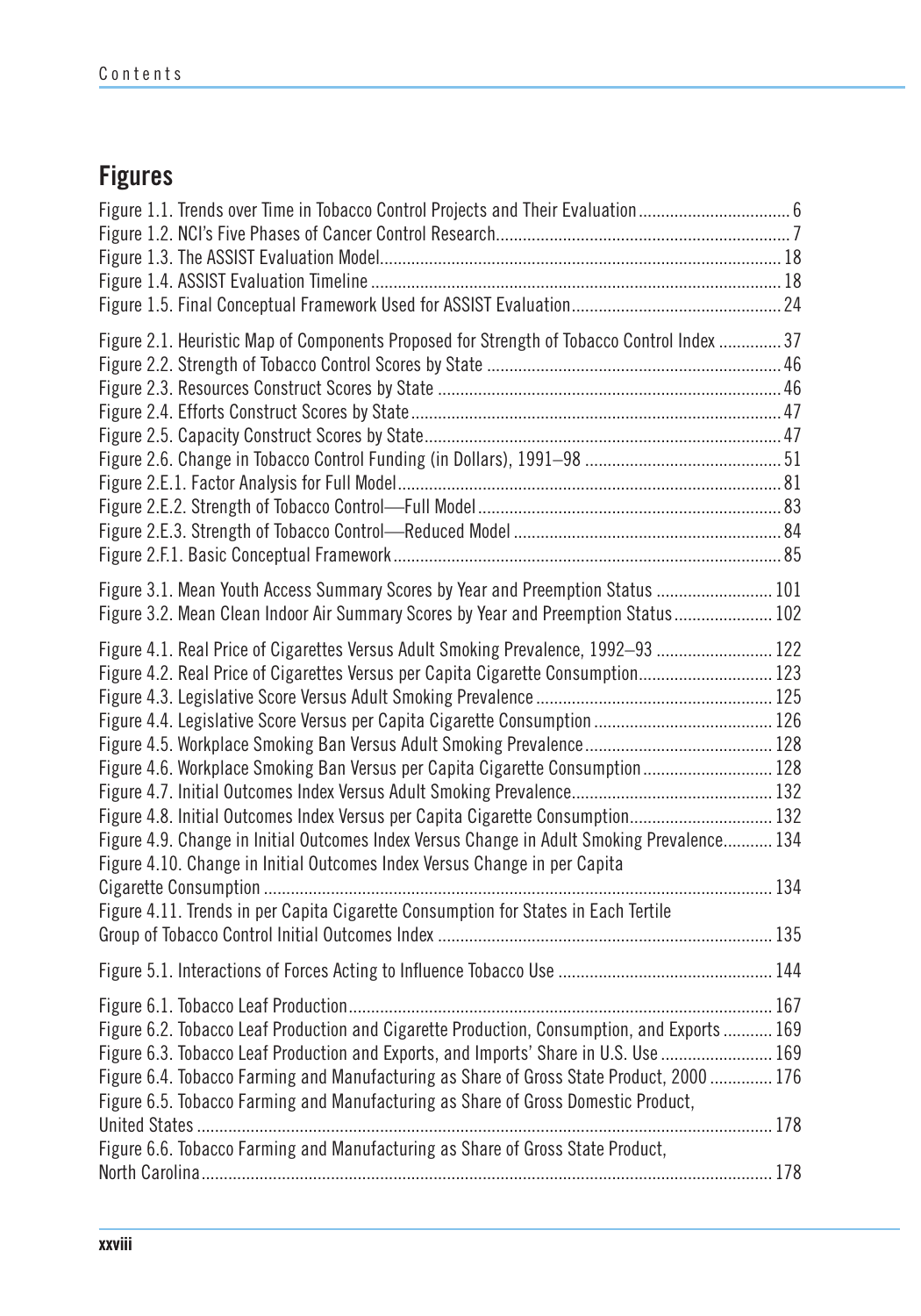| Figure 6.7. Tobacco Growing and Manufacturing as Share of Gross State Product,                                                                                           | $\ldots$ 179 |
|--------------------------------------------------------------------------------------------------------------------------------------------------------------------------|--------------|
| Figure 6.8. Tobacco Farming and Manufacturing as Share of Gross State Product,                                                                                           |              |
| Figure 6.9. Tobacco Farming and Manufacturing as Share of Gross State Product,                                                                                           |              |
| Figure 6.10. Tobacco Farming and Manufacturing as Share of Gross State Product,                                                                                          |              |
| Figure 6.11. Tobacco Farming and Manufacturing as Share of Gross State Product,                                                                                          |              |
|                                                                                                                                                                          |              |
| Figure 8.1. Point-cluster Map Showing the Multidimensional Scaling Arrangement of<br>Figure 8.2. Concept Map Showing Clusters and Relative Importance Ratings  224       |              |
| Figure 9.1. Bimonthly per Capita Cigarette Consumption in ASSIST and<br>Figure 9.2. Crude Difference in Bimonthly per Capita Consumption of Cigarettes between           | 278          |
| Figure 9.3. Yearly Initial Outcomes Index Average for ASSIST and Non-ASSIST States 284<br>Figure 9.B.1. Examples of States with Nonlinear Trends in Bimonthly per Capita |              |
| Figure 9.B.2. Random Effects Analysis with 95% Confidence Interval of Difference in                                                                                      |              |
|                                                                                                                                                                          |              |

# **Appendices**

| Appendix 5.A. Baseline Values for Variables Considered in the ASSIST Evaluation Analyses 157 |  |
|----------------------------------------------------------------------------------------------|--|
|                                                                                              |  |
|                                                                                              |  |
| Appendix 9.A. Issues Related to Selection of Methods for Analyzing Smoking Prevalence 293    |  |
|                                                                                              |  |